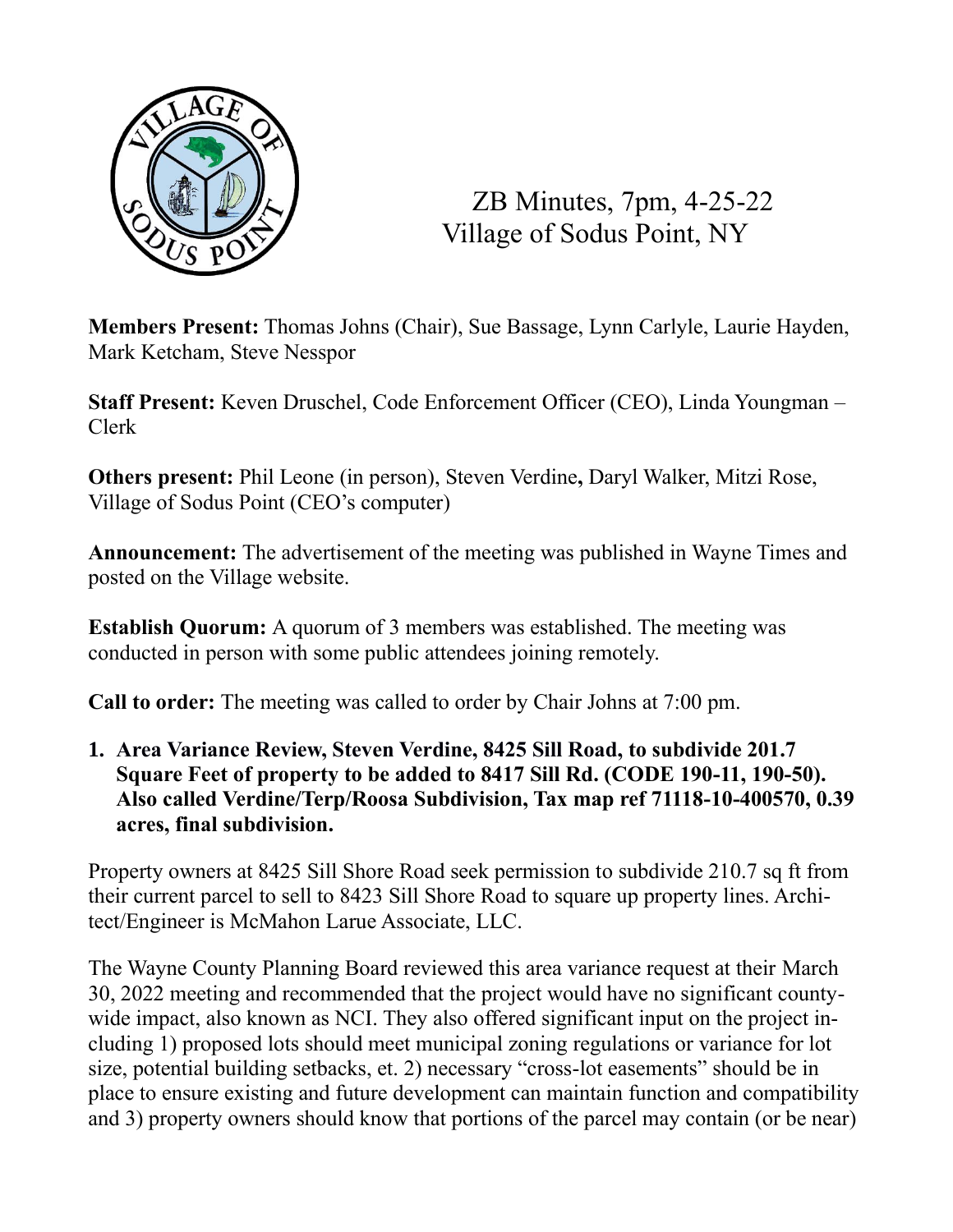National wetland area and any planning/development should be done in accordance with regulations. Any questions, please contact Bret DeRoo at  $bderoo@co.wayne.ny.us$  or 315-946-5932.

Steven Verdine said the plan was to square up the property by subdividing 210.7 sq ft from their current parcel to sell to property owners at 8423 Sill Shore Road. Laurie Hayden said there was slight confusion on addresses in some paperwork. Steven Verdine clarified it was 8423 Sill Shore R.

Public comment - The Zoning Board did not receive any other public comments on this area variance review. The area variance application was approved by all members of the zoning board.

## **2. Area Variance Review, Daryl Walker, 7432 State Route 14, to construct a fence with 6' portions per plot drawing (CODE 121-4, 190-22(g)). Tax map ID 71119-17- 182083**

Daryl Walker gave a short presentation about his proposal. He said a fence was to be installed being paid for along with his neighbors as a 50-50 split. His neighbors have a VRBO rental and there is lots of traffic with their patio coming up to his yard. The fence would be 8'x16', 6' high privacy fence, to the breakwall already existing. A shorter wrought iron fence would be installed to the neighbor's breakwall.

The fence review was opened for public comments – no public comments were received.

The Sodus Point Planning Board sent a listing of points from the Waterfront Assessment Form, WAF, to the Zoning Board regarding consideration of the planned fence. Daryl Walker said the request is being made since their neighbors were a B&B and people kept going onto his property. The fence is to keep his area more private and also to keep his dog on his property.

Chair Johns asked about the two different heights of the fence (6' and shorter). The request is to have some of the fence at 6' and other parts to be shorter. The wrought iron part of the fence is shorter to help keep visibility and views free from being obstructed. Part of an older fence is also being replaced. There will be an opening near the break wall for access.

The water assessment form (WAF) was reviewed as part of the package – members of the zoning board did not have concerns. Steve Nesspor moved to approve, Lynn Carlyle seconded, the entire board approved. Kevin Druschel said the fence is 12' off back of house, rest is  $4'$  – the board did not have concerns.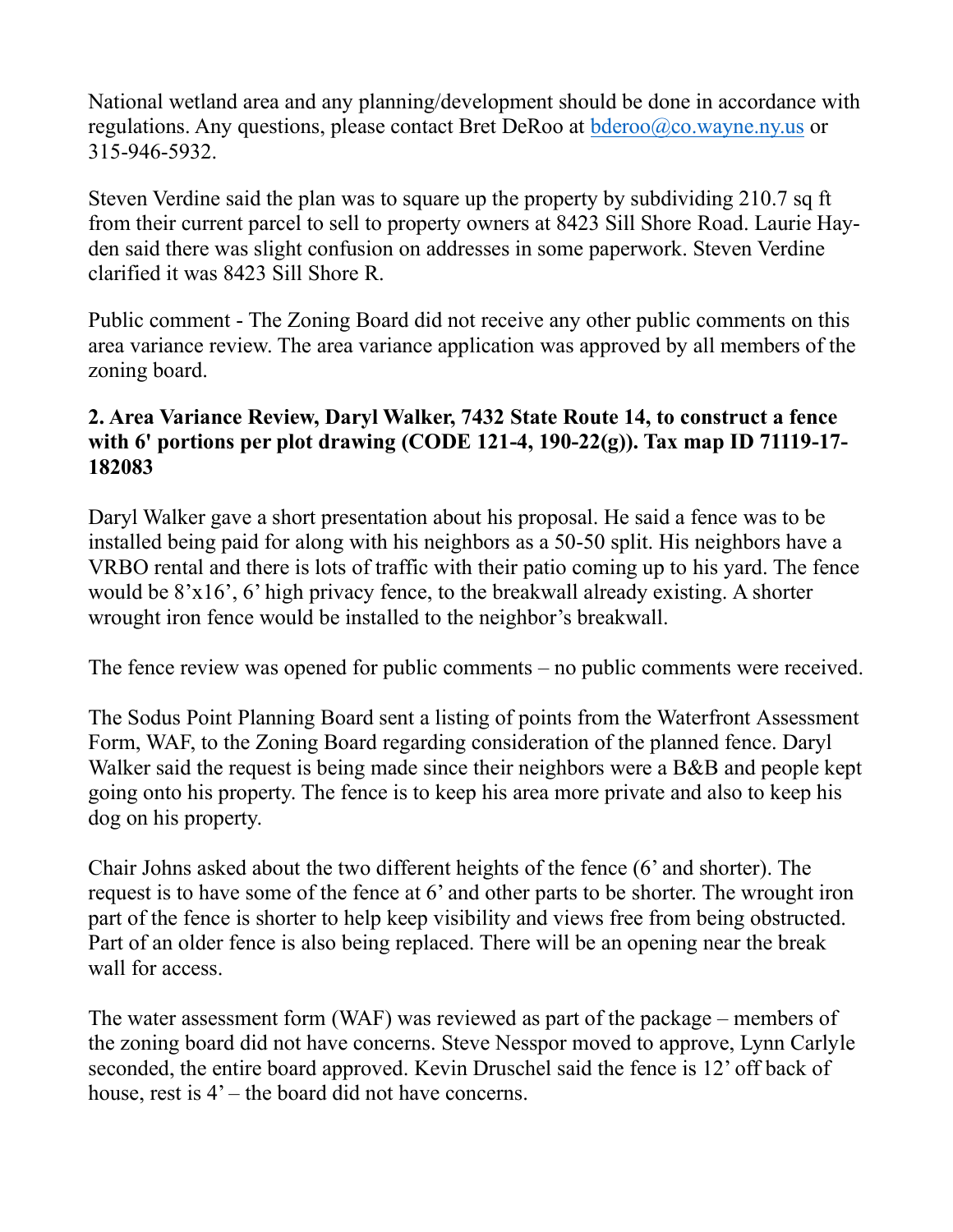All voting members approved the proposal.

**3. Area Variance Review, Phil Leone, 8487 Grieg Street, to place a 16' x12' shed 1' from rear property line where 15' is required and 1' from front property where 25' is required. (190-11). Tax map ID 71119-18-442199.**

Phil Leone requested is planning to add a  $12^{\circ}X16^{\circ}$  shed from near his neighbor's properties (8485, 8489 and 8482 Grieg Stt) onto his property (8487 Grieg St) about 1' from rear setback where 15' is required and 1' from front property line where 25' is required, resulting in. aAbout 33% lot coverage where 40% is allowed.

Phil Leone said the request was to bring in a ready-built shed (the shed on Bay Street extension) for storage - to keep contents more privately stored and kept from view. The request is for a shed, not a residence. No public comments were received.

Sue Bassage asked how far the planned shed would be from the boathouse and neighbor's property. Kevin Druschel said the size of the shed and location was within normal building requirements. Chair Johns had a concern about how close it is located to the water. Phil Leone said it was the best fit where his proposal was made. Laurie Hayden asked about the right of way since there was parking alongside his proposed fence. Phil Leone said there is a boathouse nearby but easement and parking has been checked and there is sufficient right of way. Oscar First owned the boathouse previously and the parking lot in that area was previously approved. The contractor reviewed requirements and said the proposed location seemed optimal for parking, right of way, etc. Laurie Hayden asked about Crescent's access and right of way. Phil Leone said they had been contacted and they were agreeable. Phil Leone said they were not pouring concrete or anything which would be more intrusive. They will not be hooking up utilities to the shed. Laurie Hayden asked about the clearance from the front property. Kevin Druschel said there was appropriate clearance. Phil Leone said the shed should not impact parking. Phil Leone stated that, if neighbors did not approve, he would seek permission to turn the shed sideways.

With proper fire protection on two sides of shed, the board considered approval. Sue Bassage motioned to approve the application if there is appropriate fire protection facing the other boat house and on front and back, Lynn Carlyle seconded. The proposal was approved by the entire board.

**Review minutes from previous meeting:** February 28, 2022. Minutes were reviewed by the Board with no correction. Sue Bassage motioned to approve previous minutes, Lynn Carlyle seconded. Minutes were approved.